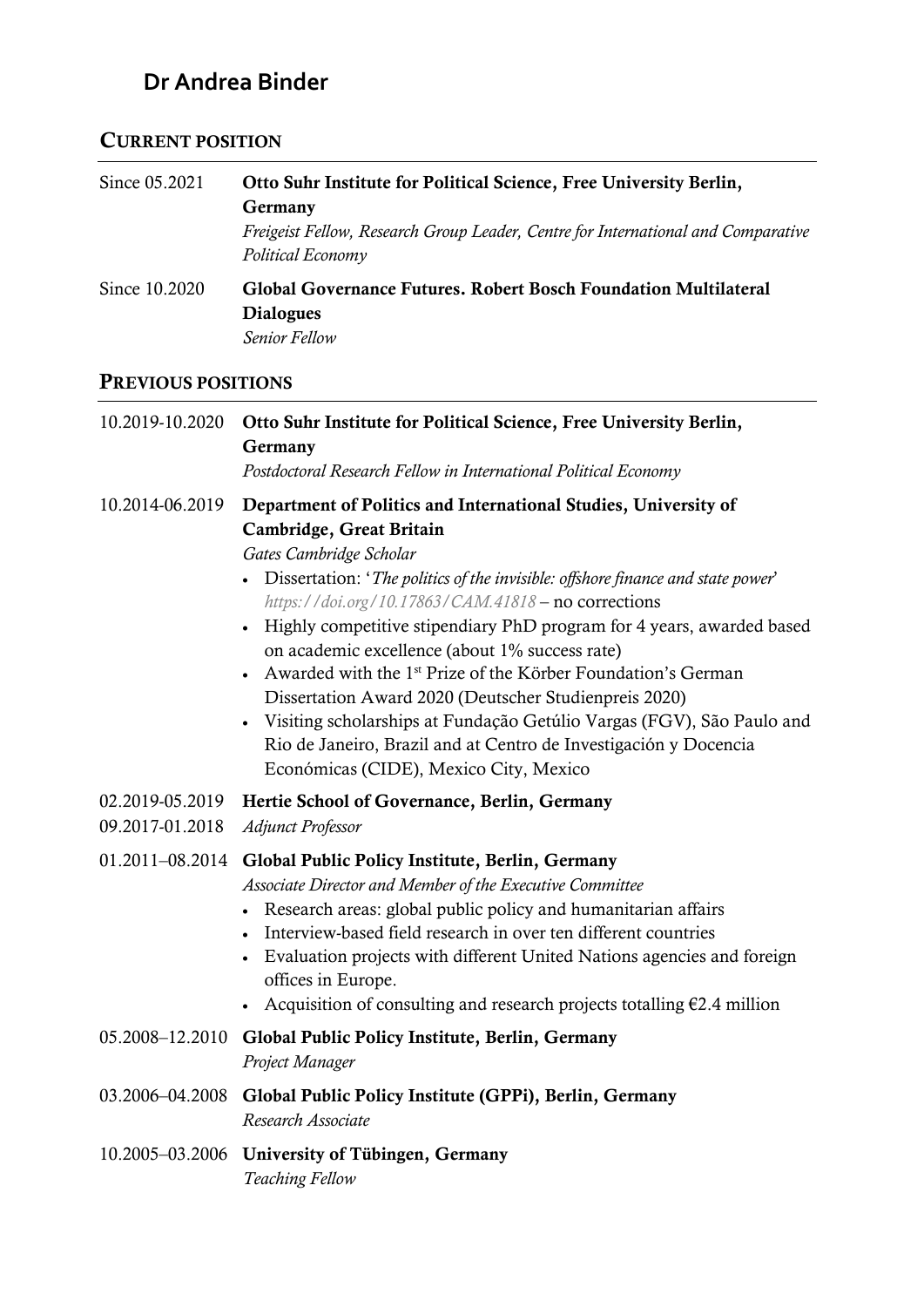#### EDUCATION

| 10.2000–08.2005 Eberhard-Karls-Universität Tübingen                                                       |
|-----------------------------------------------------------------------------------------------------------|
| Magister Artium in Political Science and International Relations                                          |
| Minor subjects: Economics, Rhetoric                                                                       |
| Overall grade: 'sehr gut' (with distinction)                                                              |
| 02.2004–08.2004 Institut des Etudes Politiques (Sciences Po), Paris, France<br>Erasmus exchange programme |
| 10.2003–08.2004 The Graduate Institute, Geneva, Switzerland<br>Erasmus exchange programme                 |
| 10.1999–09.2000 University of Augsburg                                                                    |

#### PUBLICATIONS

#### Peer reviewed journal articles

*All exclusive: the politics of offshore finance in Mexico,* Review of International Political Economy, 26(2), 2019, pp. 313-336, DOI: 10.1080/09692290.2019.1567571

*The metrics and ethics of protecting civilians* (with Urban Reichhold), in: Global Responsibility to Protect 6(2), 2014, pp. 206-226, DOI: 10.1163/1875984X-00602007

*The Shape and Sustainability of Turkey's Booming Humanitarian Assistance*, in: International Development Policy 6(1), 2014, DOI: 10.4000/poldev.1741

*Opportunity knocks: why non-Western donors enter humanitarianism and how to make the best of it*  (with Claudia Meier)*,* in: International Review of the Red Cross, 93(884), 2011, pp. 1135- 1149.

#### Work in progress

*Intentionally invisible: how offshore finance affects state power,* book manuscript under review.

*The denationalisation of the US dollar: offshore finance and international monetary power,* under review.

*Deutsche Bank and the Creation of the Eurodollar* (with Helen Thompson), paper invited for the 3<sup>rd</sup> meeting of the DFG Network Politics of Money, Max Planck Institute for the Study of Societies, Cologne, May 2019.

*Whose claims? The borrower as agent in offshore dollar markets,* book chapter in an edited volume by Kai Koddenbrock and Benjamin Braun in the context of the DFG-funded Politics of Money Network, (forthcoming, Routledge, RIPE Series in Global Political Economy).

*Making the invisible visible: An Empirical Assessment of the Eurodollar and its Consequences* (with Jakob Miethe), paper presented at the ISA Annual Convention, March 2019.

*Offshore finance and the politics of international tax co-operation*. *The case of Germany*, paper presented at the ECPR General Conference, Hamburg, August 2018.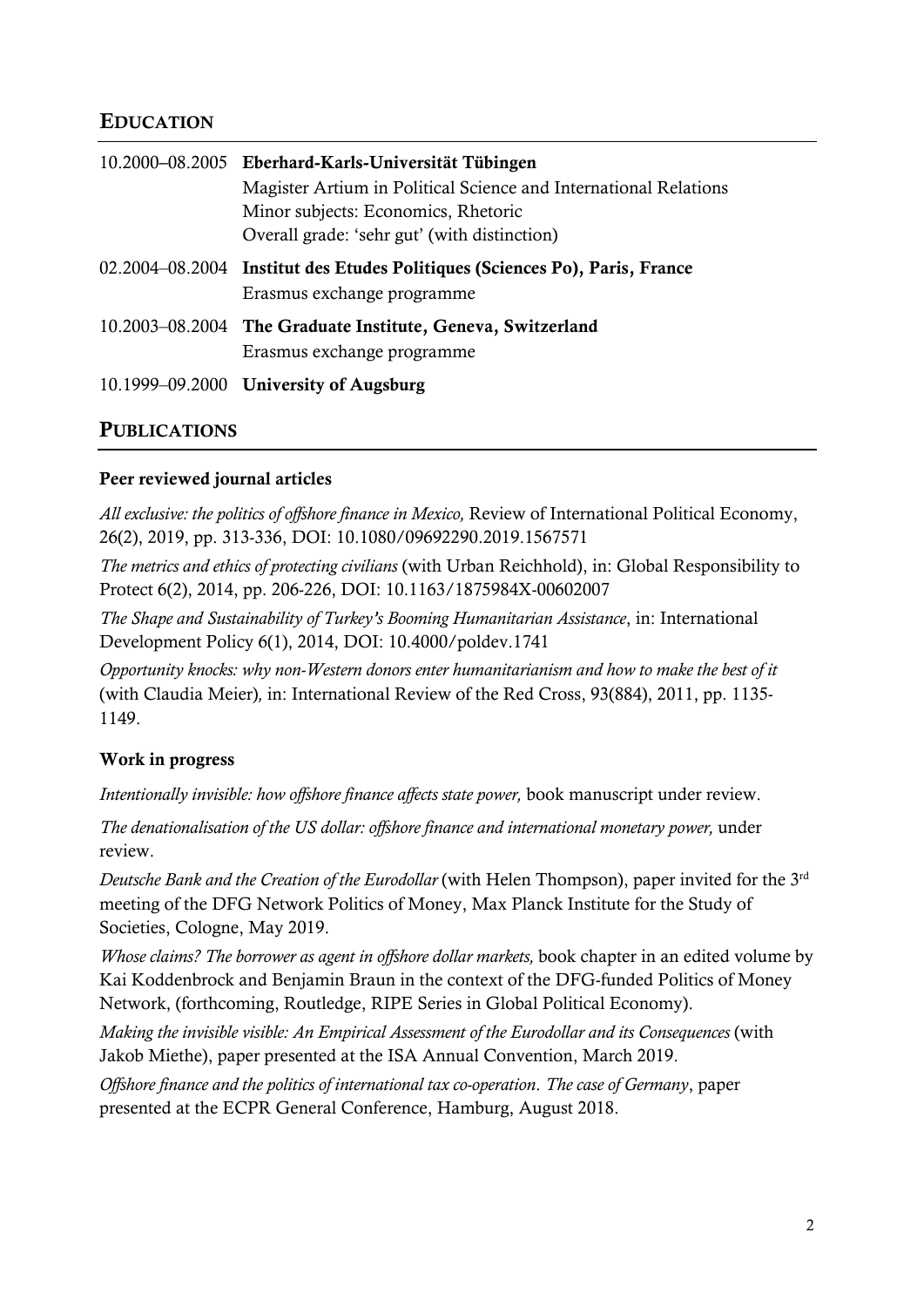#### Edited books and book chapters (selection)

*Evaluierung außenpolitischer Maßnahmen in fragilen Kontexten: Erfahrungen und Empfehlungen* (with Philipp Rotmann), in: Markus Scharper (Ed.): Loccumer Reflexionen zur Krisenprävention, Rehrburg-Loccum, 2016, S. 561-597.

*Alte und neue staatliche Geber: Auf dem Weg zu einem universellen humanitären System?* (with Alexander Gaus and Claudia Meier), in: Jürgen Lieser and Dennis Dijkzeul (Eds.): Handbuch der deutschen humanitären Hilfe, Springer, 2013.

*Uniting on Food Assistance: The Case for Transatlantic Cooperation* (book edited with Christopher B. Barrett and Julia Steets), Routledge, 2012.

*Introduction: Uniting on food assistance* (with Christopher B. Barrett and Julia Steets) in: Christopher B. Barrett, Andrea Binder and Julia Steets (Eds.), Uniting on Food Assistance: The Case for Transatlantic Cooperation, Routledge, 2012.

*Gathering and analyzing information for food assistance*, in: Christopher B. Barrett, Andrea Binder and Julia Steets (Eds.), Uniting on Food Assistance: The Case for Transatlantic Cooperation, Routledge, 2012.

*Moving food assistance forward* (with Christopher B. Barrett, Alexander Gaus, Erin C. Lentz, et al.) in: Christopher B. Barrett, Andrea Binder and Julia Steets (Eds.), Uniting on Food Assistance: The Case for Transatlantic Cooperation, Routledge, 2012.

#### Book reviews und policy papers (selection)

*Book review: Gabriel Zucman, The Hidden wealth of nations: the scourge of tax havens*, in: Cambridge Review of International Affairs 29(3), 2016, S. 1186-1205.

*Drivers and Inhibitors of Change in the Humanitarian System. A Political Economy Analysis*, GPPi Report (with Julia Steets, András Derzsi-Hórvath, Susanna Krüger and Lotte Ruppert), Berlin, 2016 (commissioned by the UK Department for International Development).

*Reflections on the Inequities in Humantiarian Assistance,* GPPi Discussion Paper (with Kai Koddenbrock and András Derzsi-Hórvath), Berlin, 2013 (commissioned by the German Foreign Office).

*Humanitarian Assistance: Truly Universal? A mapping study of non-Western Donors,* GPPi Research Paper No. 12 (with Claudia Meier and Julia Steets), 2010.

*China's Potential Role in Humanitarian Assistance*, GPPi Policy Paper No. 5 (with Björn Conrad), Berlin, 2009.

*Business Engagement in Humanitarian Relief: Key trends and Policy Implications* (with Jan Martin Witte), HPG Background Paper, ODI, London, 2007.

#### **TEACHING**

| 2020    | Otto Suhr Institute, Freie Universität Berlin<br>Offshore Money and International Power, undergraduate seminar                  |
|---------|---------------------------------------------------------------------------------------------------------------------------------|
| 2019/20 | Otto Suhr Institute, Freie Universität Berlin<br>The international political economy of offshore finance, undergraduate seminar |
| 2019    | Hertie School of Governance, Berlin                                                                                             |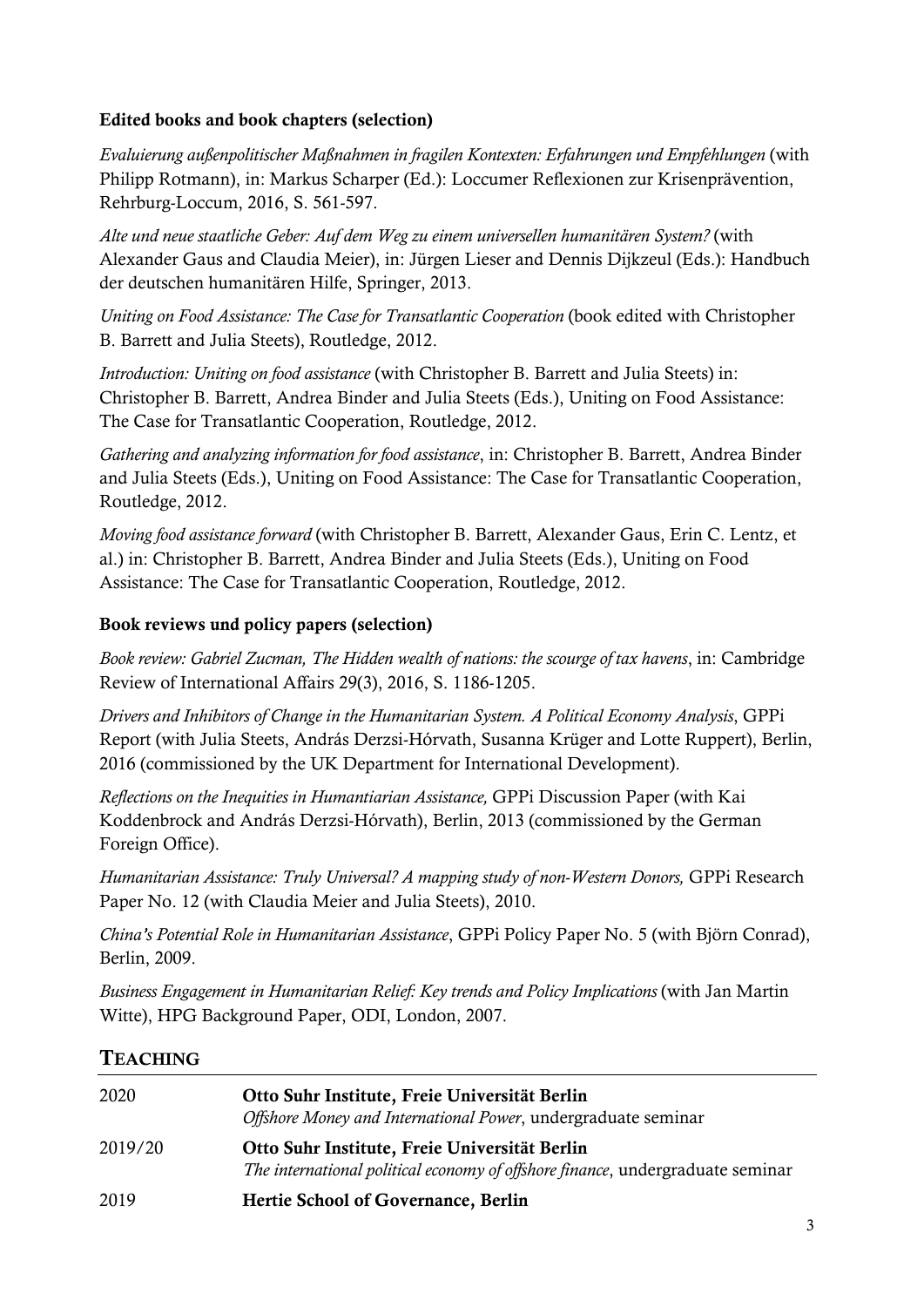|           | Offshore finance and the international political economy, postgraduate elective<br>seminar                                                                           |
|-----------|----------------------------------------------------------------------------------------------------------------------------------------------------------------------|
| 2017/2018 | Hertie School of Governance, Berlin<br>Offshore finance and the international political economy, postgraduate elective<br>seminar                                    |
| 2017      | Department of Politics and International Studies, University of<br>Cambridge<br>Global tax governance, graduate lecture series, 1h lecture                           |
|           | Department of Politics and International Relations, Royal Holloway<br><b>University of London</b><br>Global tax haven regulation, guest lecturer, 2h seminar session |
| 2006/07   | Eberhard-Karls-University Tübingen<br><i>Introduction to International Relations, undergraduate seminar (4h/week)</i>                                                |

## INVITED PRESENTATIONS (SELECTION)

| 2021 | The denationalisation of the US dollar. Offshore finance and international monetary<br><i>power</i> , POLIS Political Economy Seminar Series, Department of Politics and<br>International Studies, University of Cambridge, 27 January 2021. |
|------|----------------------------------------------------------------------------------------------------------------------------------------------------------------------------------------------------------------------------------------------|
| 2019 | The condemned live longer: The Eurodollar system and offshore money creation in Brazil,<br>Colloquium on the Latin American Debt Crisis of 1982, St. Hilda's College,<br>University of Oxford, 26-27 April 2019.                             |
| 2017 | State power and the politics of offshore finance. The case of Mexico, research seminar,<br>Department of Politics and International Relations, Royal Holloway University<br>of London.                                                       |
|      | State power and the politics of offshore finance. The case of Brazil, research seminar,<br>Centro de Relações Internacionais, Fundação Getúlio Vargas (FGV), São Paulo.                                                                      |
| 2013 | Member of the 'Expert Steering Group' of the research project Zones of<br>engagement: regional action and humanitarian response, Overseas Development<br>Institute, London                                                                   |

## AWARDS & GRANTS

| 2020      | Freigeist Fellowship, VolkswagenStiftung<br>$€1.045.100$ research group grant                                      |
|-----------|--------------------------------------------------------------------------------------------------------------------|
|           | <b>DAAD-Cambridge Research Hub</b><br>£4.000 Visiting Fellowship                                                   |
|           | KörberFoundation's German Dissertation Award<br>$1st$ price in the social sciences, endowed with $\epsilon$ 25.000 |
| 2016      | <b>POLIS, University of Cambridge</b><br>£5.700 field research grant                                               |
| 2014-2019 | <b>Gates Cambridge Scholarship</b><br>Full cost stipend for PhD studies                                            |
| 2014      | Cambridge European Scholarship                                                                                     |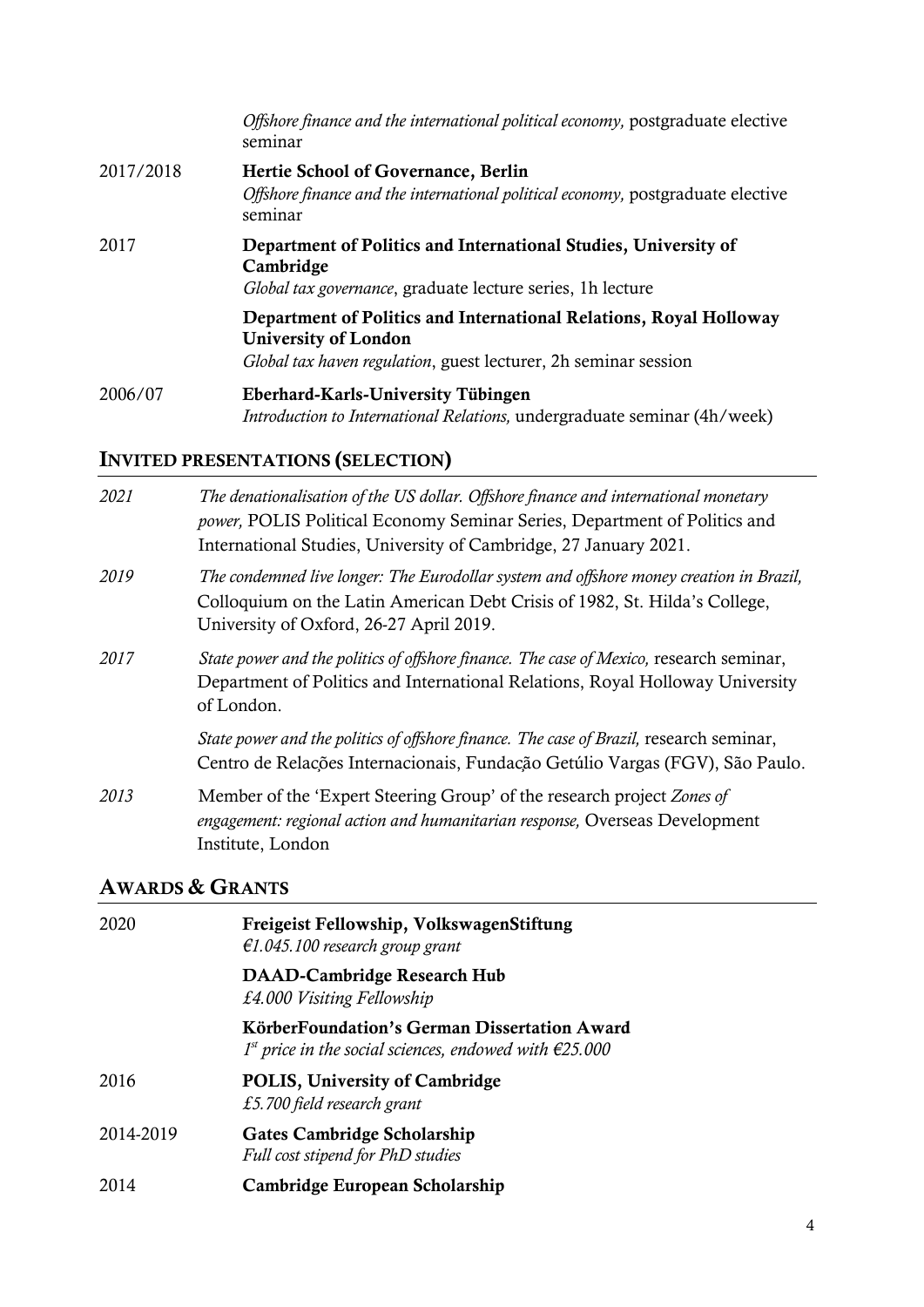|               | University composition fees stipend for PhD studies (declined)                                                                                                                                                                                                             |
|---------------|----------------------------------------------------------------------------------------------------------------------------------------------------------------------------------------------------------------------------------------------------------------------------|
| 2010          | <b>European Commission (DG RELEX)</b><br>$\epsilon$ 275.000 research grant to support transatlantic research cooperation (with Julia<br>Steets, GPPi and Christopher B. Barrett, Cornell University)                                                                       |
| 2008          | <b>European Commission (DG RELEX)</b><br>$\epsilon$ 475.000 research grant to support transatlantic research cooperation (with<br>Wolfgang Reinicke, Jan Martin Witte, GPPi and Daniel S. Hamilton, School of<br>Advanced International Studies, Johns Hopkins University) |
| 2006          | Deutsche Stiftung Friedensforschung<br>$\epsilon$ 150.000 research grant (with Wolfgang Reinicke, Thorsten Benner and Philipp<br>Rotmann)                                                                                                                                  |
| 2003-2004     | Scholar of the Landesstiftung Baden-Württemberg<br>Stipend for post-graduate studies abroad                                                                                                                                                                                |
| $2001 - 2005$ | <b>Scholar of the Friedrich-Ebert-Foundation</b><br>Stipend for outstanding students covering the Magister Grund- und Hauptstudium                                                                                                                                         |

### COMMENTARY & PUBLIC SPEAKING

*Junge Forscherinnen ausgebremst:* Diskussion mit Sabine Kunst, Präsidentin der Humboldt Universität und anderen Teilnehmer\*innen zur Auswirkung der Corona-Krise auf Nachwuchswissenschafterlinnen, KörberStiftung, Video-Livestream, 06.05.2021

*Interview on tax havens, offshore finance, and international inequality,* FuturesFramedTV, Inequality Channel hosted by Prof Dr Alice Krozer, Episode 21, 12.12.2020, https://www.youtube.com/watch?v=Rhj4rVlnRAo&feature=youtu.be

*Wo das viele Geld herkommt, taz,* Bericht von Hannes Koch über meine Forschung zur Offshore-Finanz im Rahmen des Deutschen Studienpreises, 7.12.2020, print und online: https://taz.de/Deutscher-Studienpreis-2020/!5730838/

*Offshore Geldschöpfung und globale Finanzstabilität,* Finanzwende e.V. Wohnzimmergespräche (Webseminar), 19.11.2020, https://www.youtube.com/watch?v=IlMBhH-nbOw

*Das Billionen-System,* Süddeutsche Zeitung, Nahaufnahme, Porträt von Bastian Brinkmann im Rahmen der Verleihung des Deutschen Studienpreises, 16.08.2020, print und online: https://www.sueddeutsche.de/wirtschaft/nahaufnahme-das-billionen-system-1.5000369

*Interviews on Hong Kong and China from the perspective of private wealth,* BBC World News (Asia Business Report), DW Business Asia, DW News, August 2018.

*Why China's elites have so much at stake in Hong Kong,* analysis, Washington Post, https://t.co/MErxe6ikE9?amp=1, 21.08.2019.

*Dialog ohne Grenzen*, panel discussion with state secretary for foreign affairs Niels Annen, Humanitarian Assistance of the Federal Government in the context of Germany's presidency of the UN security council, 19 February 2019.

*The British Tax State from Waterloo to the Google Tax Settlement,* blog entry, Political Science Association UK, https://www.psa.ac.uk/insight-plus/blog/british-tax-state-waterloo-googletax- settlement, 02.02.2016.